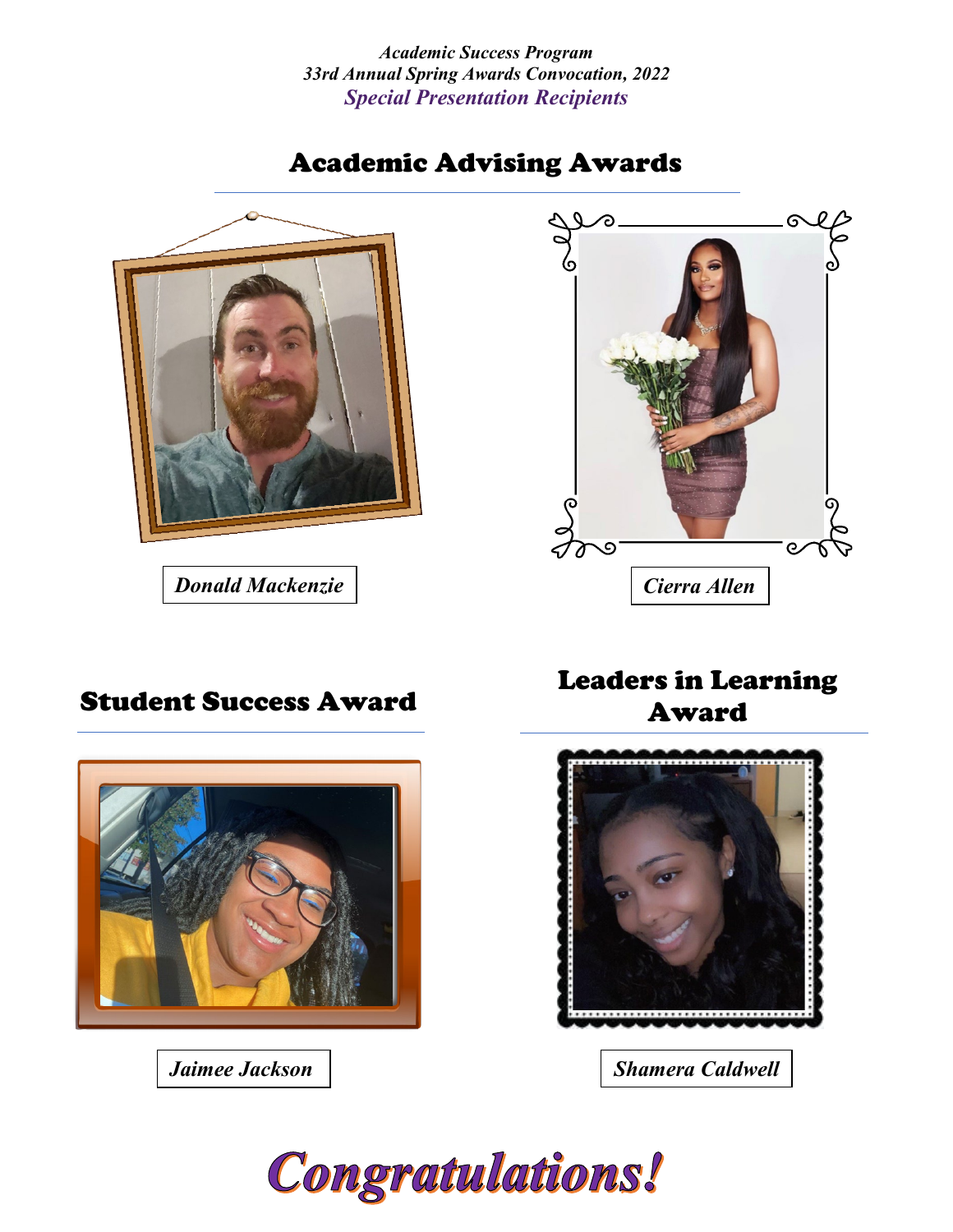# Director's Award Awards



*William "Zach" Stone First-Year Award, 4.00 GPA*



*Brandon Vargas Bines Junior Award, 3.82 GPA*



*Emily Angelos Sophomore Award, 3.98 GPA*



*Karli Sartor Senior Award, 3.97 GPA*

Congratulations!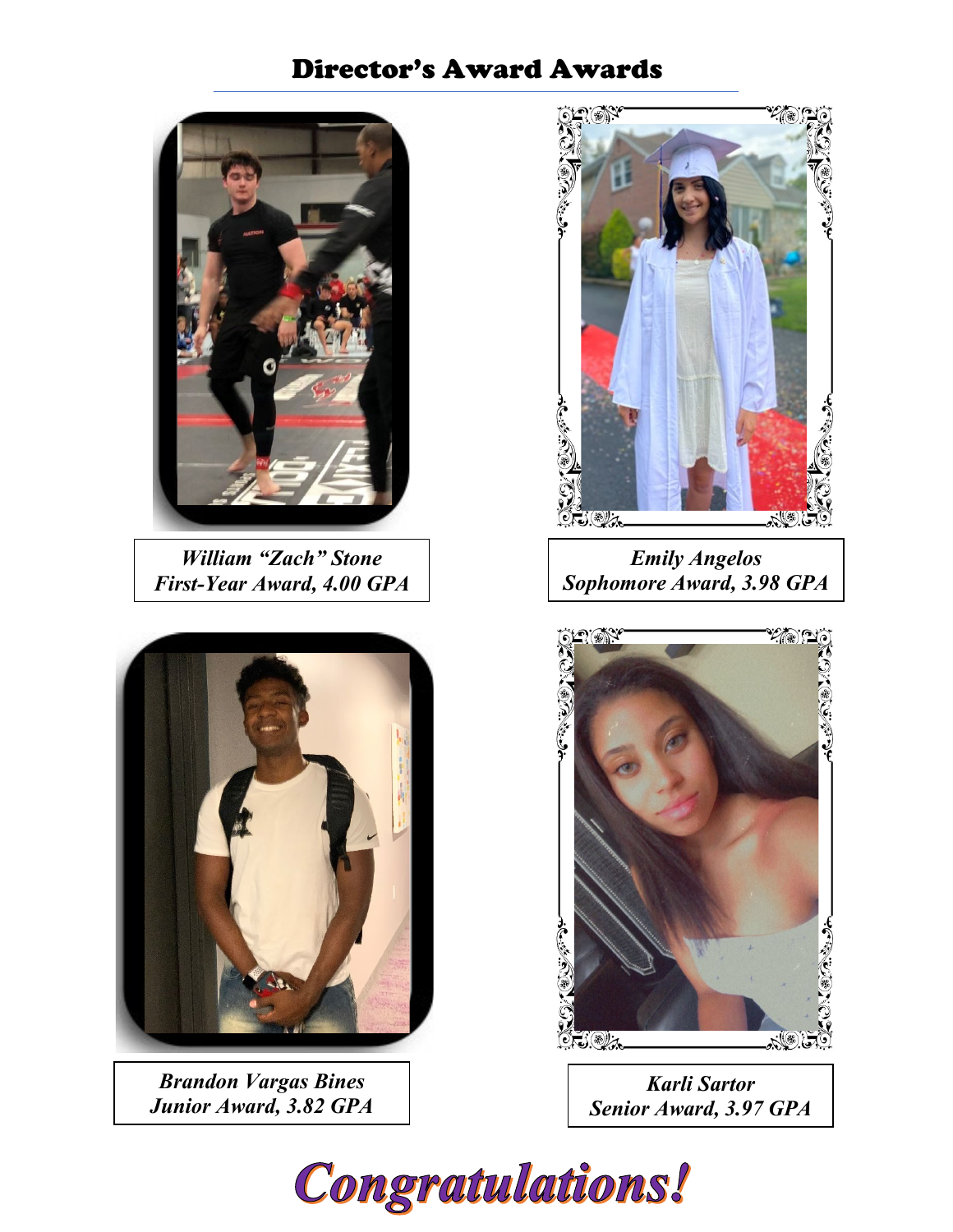

**West Chester University of Pennsylvania ACADEMIC SUCCESS PROGRAM**

# **THIRTY-THIRD ANNUAL SPRING AWARDS CONVOCATION**

**Virtual Event April 27, 2022 6:00 p.m.**

| Director, Academic Success Program                                                                                       |
|--------------------------------------------------------------------------------------------------------------------------|
| Dean, University College                                                                                                 |
| Director, Academic Success Program<br><b>Sustained Academic Achievement</b>                                              |
| <b>Academic Excellence</b><br>Dean's List                                                                                |
| Associate Director, Academic Success Program<br>Peter T. Kyper Director's Awards<br><b>Academic Advising Awards</b>      |
| Student Success Coordinator, Academic Success Program<br>Chi Alpha Epsilon Honor Society<br><b>Student Success Award</b> |
| Learning Specialist, Academic Success Program<br><b>Leaders in Learning Award</b>                                        |
| Director, Academic Success Program                                                                                       |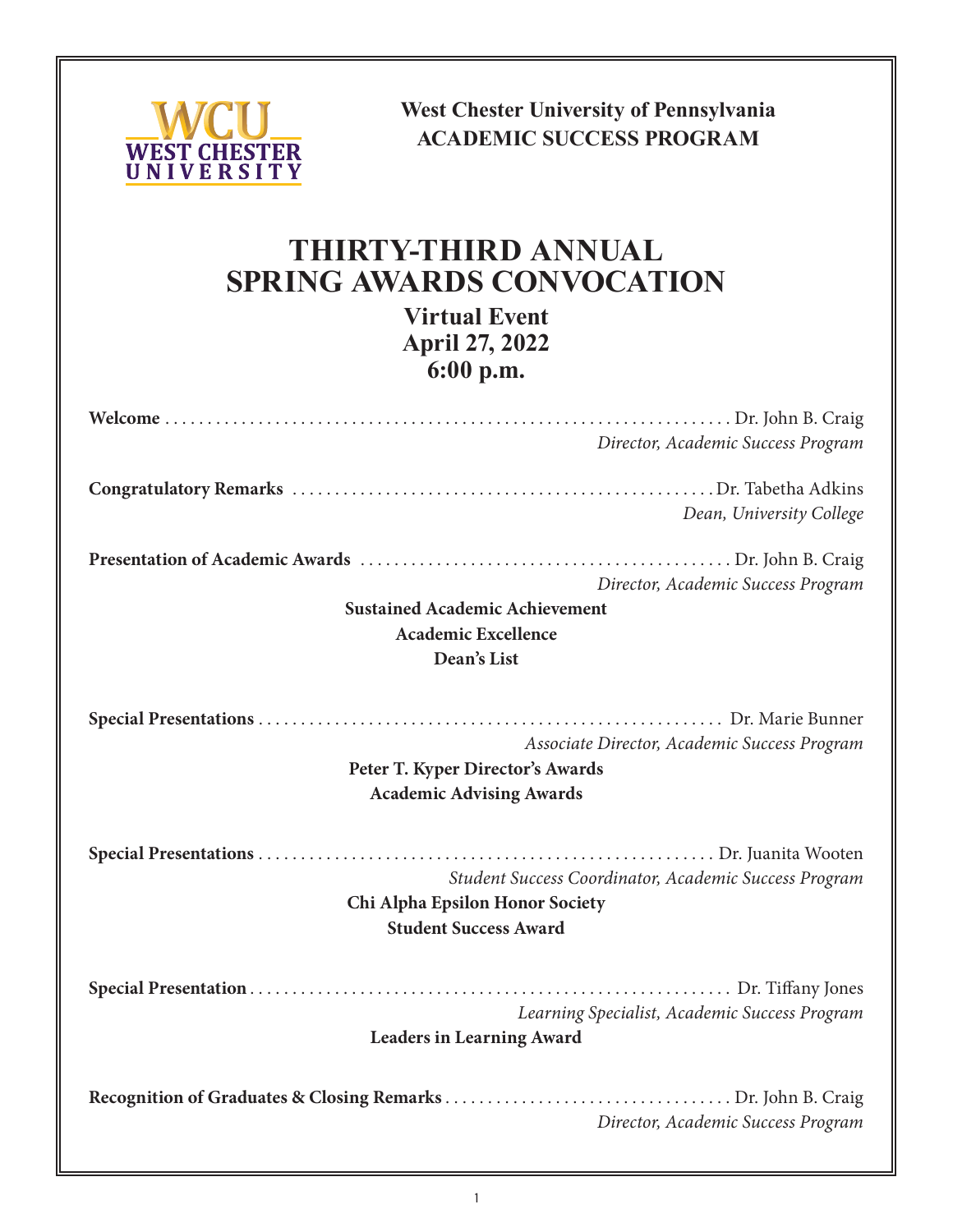Caden Alexander-Gray Georgia Arnett Jamilah Ashanti Tahi Bamba Trent Bowman Joseph Brown Quamere Brown Garrick Raven Burckhalter Joseph Carafa Jaclyn Charbonneau Shannon Charlton Nikita Chin Charles Clark Stanton Cornish-Bell Emily Corrado Gordon Delano

Olivia Diorio Deion Doperak Cinnamon Duff Francesca Filippo Secora Finley Desiree George Julian Gines Collin Ginsburg Gavin Gonsalves Royce Guagliata Caroline Guerra Victoria Hagerty Nhi Hoang Envionce Holland Matthew Holsclaw Earl Hutchins

Antoinette Jackson Larry Jackson Samuel Johnston Zaria Jones Kevin Kane Emma Kelly Olivia Kennedy Katherine Keown Brielle Kerwood Wallace King Anthony Kirby Tyler Lam India Legree Zaahir Mapp Carolyn Marcelis Michael Marchese

Enrico Mazza Natalie McDonough Fisher Ja'Den McKenzie Izaiah McPherson Patrick Meko Andrew Mesquita Nathan Micco Tiana Nelson Anna O'Connor Vernisha Oliver-Jackson Amir Pio Michelle Portman Brendan Richardson Brooke Richie Caitlyn Ritter Gabryelle Rodriguez

Alexis Ruffin Abigail Sanchez Kwadir Scott Anyea Seldon Brynne Shultz Jalik Smith Maniah Suber TaCari Talford Jackson Taylor Kathryn Toal Sean Tyrell Harmony Upchurch Meghan Weldon Ryan Wilson Matthew Yeldell Lauren Young

## **FEFFER ACADEMIC EXCELLENCE**

Cierra Allen Isaiah Allen Julia Amadio Gavin Anderson Emily Angelos Monica Annunziato Cecelia Anthony David Arlen Georgia Arnett Kiara Asbury Monica Auerbach James Baker Sydney Baker Tahi Bamba Nathaniel Bamford Isaiah Barlow-McGee Jonathan Barrett Shannon Bingham David Blay Mariah Boccella Grace Boehm Natalie Boettger Kylie Boggi Terrance Booker Evan Borisoff

Amil Bradley Robert Bray Mark Brennan Zoe Brennan Morgan Brinton Grant Brobst Quamere Brown Garrick Michael Browne Kyle Budgick Raven Burckhalter Cedric Burgan Kyle Burton Kurt Butler Shamera Caldwell Natasha Campos Santos Aniya Canada Carlise Cannon-Nixon Marissa Cantwell Ryan Cantwell Joseph Carafa Madison Cardamone Camren Cardwell Carsen Carlin Ryan Casey Olivia Cassel

Thomas Castles Gabriella Cavalari Adam Cebula Jaclyn Charbonneau Noelson Chery Elena Cianfrini Katherine Cincotta Aigner Clahar Charles Clark Laurel Clevenger Patrick Colburn Anthony Cole Caitlin Cooper Molly Cooper Lanell Corbett Julia Cordeiro Robert Crognale Emily Crum Charli Culbert Kyleem Cunningham Lindsay Cunningham Erin Curry Bella Czarkowski Michael Daley Valerie Davalos-Sanchez Devin Davis John Davis Gianna DeAngelis Thi Xuan DeCaprio Trinity DeFelice Sara Delaney Gordon Delano Taylor DeLone Collin DeMaioribus Aniya Dennis Kailyn Diamond Olivia Diorio Blake Do Michael Dombrowski Nicholas Donato Arion Dorsey Chloe Dougherty Hannah Douris Samantha Duca Cinnamon Duff Rene Duffault Isabelle Duran Aniyah Duren Gavin Durkovic Daniel Dwyer

Taja Edwards Taylor Egli Parker Ehlin Emma Ehrlich Nazaaha Epps Jake Epshteyn Jake Eskolsky Comfort Essien Paige Ewing Anthony Fatiga III Darnell Ferrell Jordan Fetterman Secora Finley Kaleb Fisher Robert Flood Martia Fluellen Angelina Flynn Jonathan Fonner Thomas Freed Brianna Freeman Makai Freeman Natalie Freeman Andrew Freese Dylan Friedman Tyler Friedman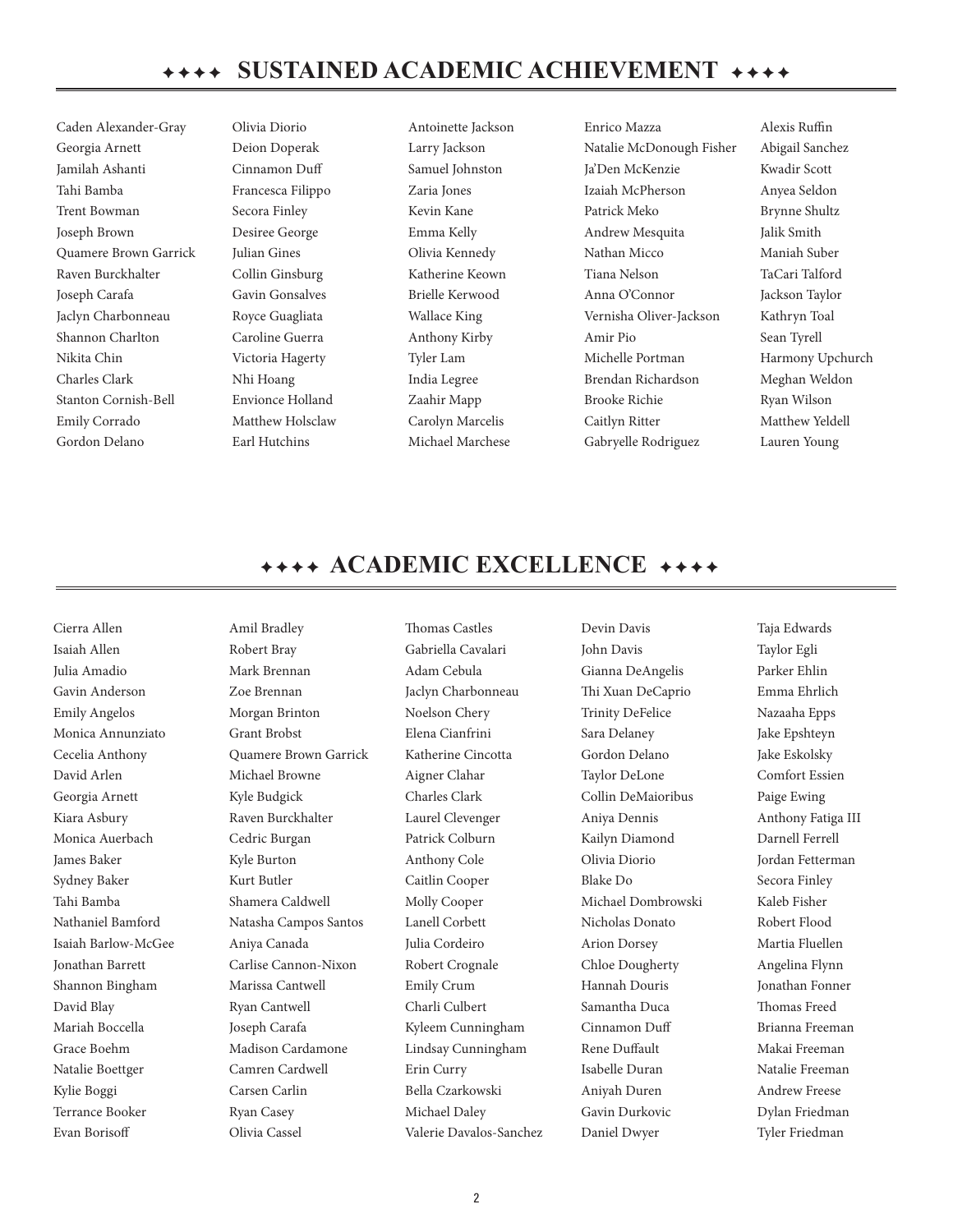Grace Furcon Autumn Gager Henry Gainer Sekou Gartei Gianna Gaudiuso Hailey Gavula Peter Gaye Precious Gbadegbe Desiree George Olivia Giacomucci Julian Gines Collin Ginsburg Thomas Goines Nicole Gomes Garcia Gavin Gonsalves Michael Grady Joseph Greco James Griffin Dalton Grochowski Caroline Guerra Nicholas Hadik Isabella Halfacre Jake Hall Peyton Hamilton Natalie Harris Cole Harrison Connor Hart Daniel Hicks Sunday Htoo Earl Hutchins Joseph Jackman Antoinette Jackson Larry Jackson McKenzie Jackson Tamia Jackson Tarjah Jean Mya Jenkins Marcus Johnson Nasalay Johnson Samuel Johnston Lacorey Jones Zaria Jones Nicolette Kaliroff Kevin Kane Madelyn Kane Aidan Kase Katie Kasunic Layne Kelly Kyle Kennedy

Olivia Kennedy Brielle Kerwood Kelly Klaski Taylor Krasevic Keagan Kratzke Samantha Krawitz Jennifer Kromer Cherisse Kulik Bogdan Kulynin Katherine Lacosta Tyler Lam Rachel Lashley Nathan Lee India Legree Elizabeth Lembo Michael Lennon Taizhanae Lewis Helen Lin Cheyenne Linder Natalia Llane Jackson Lloyd Alise Lomax Dakari Luby Aubrey Lutz Sean Macdermott Hailey Mace Donald Mackenzie McKenna Maffei Gianna Magolon Elle Majors Gianna Mancuso Juliana Mangine Jamil Manigo Dorianna Manzo Aniyah Maples Zaahir Mapp Emily Mariotti Raelyn Martin Josiah Mast Ian Masterson Enrico Mazza Khadijah McAllister Christian McClay Kelly Mccrossan Cameron Mcilrath Ja'Den McKenzie Kaylin McNally Izaiah McPherson Christina Melendez

Dylan Mellinger Jose Mendoza pina Andrew Mesquita Nathan Micco Alyssa Michalak Grant Miller Lamira Miller Cole Mitchell Olivia Mitchell Jimmy Morales Laci Morris Julia Morrissey Jada Morthland Chad Mowbray Shaquiah Muhammad Daniel Mullen Gavin Mullen Dominic Murphy Madeleine Nagle Hunter Nakielny Max Naticchia Cameron Neilson Quinn Niles Mariely Nogueda Tyrell Nunes Dustin Oberg Eric O'Brien Anna O'Connor Shannon O'Neill Gabriel Oniate Linsey Orelien Angelina Orlando Jacob Ortman Martin Osayi Kelsey Oswandel Jada Pate Mason Paul Collin Peak Juliann Perry Eric Pesa Alexa Phifer Katherine Phillips Gina Piccioni Tomas Pichardo Amir Pio Michael Pizzarello Robert Pothier Thomas Powell Luca Prodorutti

Taylor Purshock Jaela Reyes Erin Richards Brooke Richie Samuel Ricker Grace Ridgway Joan Ro Delaia Roberson Assata Robinson Kayla Robinson Kennedi Robinson Dylan Rocci Isabella Rodriguez Benjamin Roman Emily Romanski Sofia Rosa James Rosario Sydney Rose Antionette Royal Nancy Ruf Alexis Ruffin Rayanna Russell Brooke Russo Jordyn Rutman Lina Salami Gabriella Salvatore Luca Salvi Israeel Samir Stefani Samlin Caitlin Sands Zinzi Santiago Karli Sartor Brandon Savokinas Andrew Savon Tessie Scharf Kwadir Scott Nakia Scott Angela Seravalli Brynne Shultz Edward Sloan Isabelle Smith Robert Smith Samantha Smith Morgan Spano Jillian Sparks Maria Spiotto Timothy Stahley Ava Staropoli Grace Stevens

William Stone Alexa Story Dasen Stuligross Maniah Suber Joseph Sundo Kayla Superville Anthony Tamanini Jackson Taylor Jayla Taylor Tsionawit Teka Nathan Thorne Kyle Thornton Kathryn Toal Shakeira Tobler Jack Torino Maya Trader James Trampe Gabriella Trotman James Tumasz Harmony Upchurch Izem Uysaler Brandon Vargas-Bines Victoria Vishnevsky Madison Vosburgh Sophia Vrabic Ethan Waldbuesser Damon Walker Jr Connor Wallin Emilee Waltz Morgan Wareham Nicole Waslenko Dan Weinstein Isabella West Brennan Whitaker Tierra White Sarah Whitenite Emily Williams Hadiyah Williams Terrence Williams Ke'Ara Williams-Ross Ryan Wilson Steven Wynne Junyun Xiong Matthew Yeldell Tsarie Young Egi Zeqollari Thomas Zink Marley Zlockie John Zurzola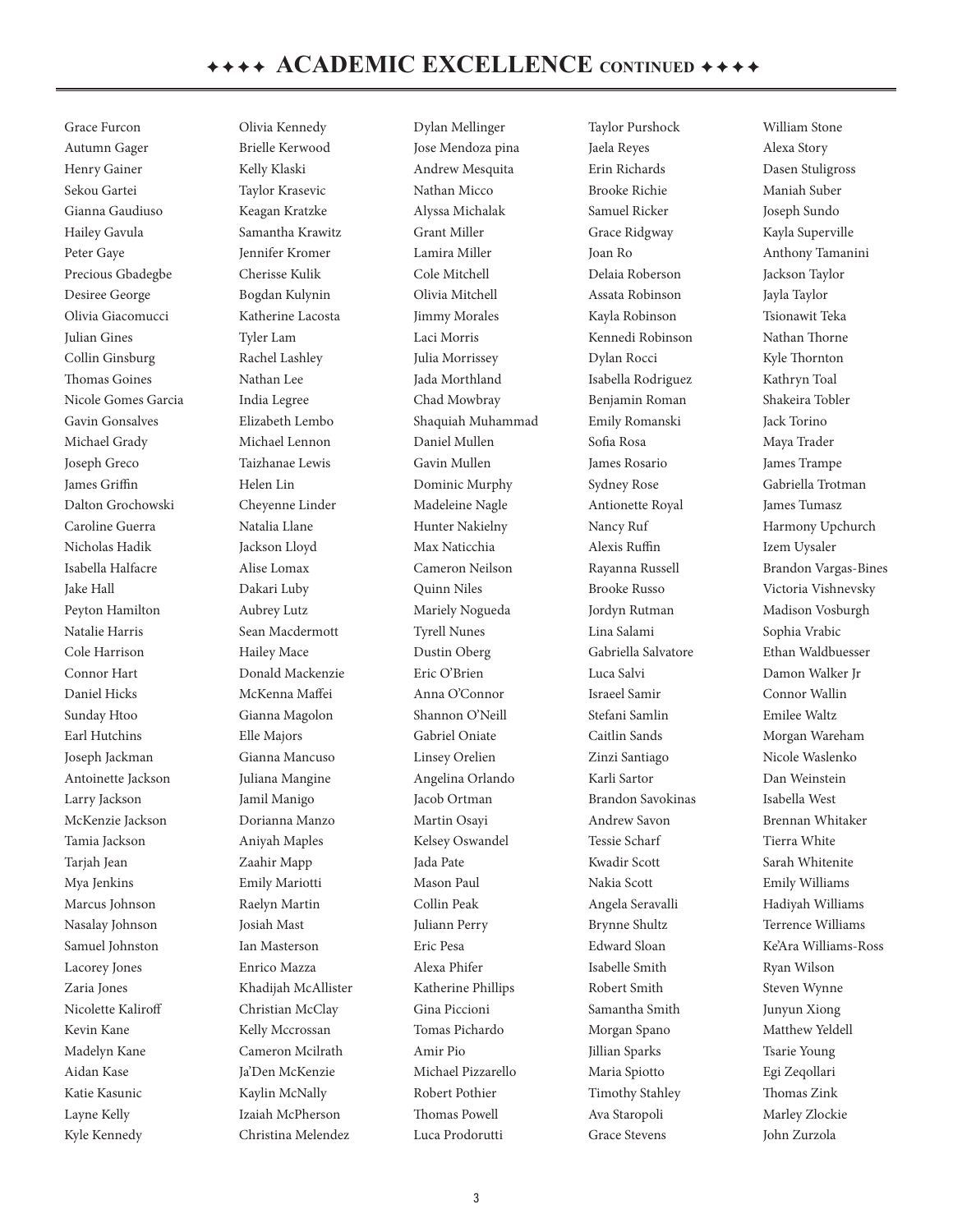## $\leftrightarrow$  +  $\leftrightarrow$  DEAN'S LIST  $\leftrightarrow$   $\leftrightarrow$

Cierra Allen Emily Angelos Cecelia Anthony Nathaniel Bamford Natalie Boettger Terrance Booker Robert Bray Morgan Brinton Kyle Budgick Raven Burckhalter Cedric Burgan Kurt Butler Shamera Caldwell Carlise Cannon-Nixon Marissa Cantwell Joseph Carafa Ryan Casey Noelson Chery Katherine Cincotta Charles Clark Laurel Clevenger

Patrick Colburn Julia Cordeiro Emily Crum Lindsay Cunningham Erin Curry Sara Delaney Rene Duffault Gavin Durkovic Taylor Egli Secora Finley Kaleb Fisher Martia Fluellen Thomas Freed Brianna Freeman Dylan Friedman Tyler Friedman Henry Gainer Olivia Giacomucci Michael Grady Caroline Guerra Peyton Hamilton

Connor Hart Sunday Htoo McKenzie Jackson Tarjah Jean Mya Jenkins Marcus Johnson Lacorey Jones Madelyn Kane Layne Kelly Kyle Kennedy Kelly Klaski Taylor Krasevic Samantha Krawitz Jennifer Kromer Cherisse Kulik Bogdan Kulynin Rachel Lashley Nathan Lee Taizhanae Lewis Cheyenne Linder Jackson Lloyd

Sean Macdermott Hailey Mace Donald Mackenzie Aniyah Maples Emily Mariotti Enrico Mazza Khadijah McAllister Cameron Mcilrath Kaylin McNally Jose Mendoza pina Grant Miller Chad Mowbray Daniel Mullen Dominic Murphy Quinn Niles Shannon O'Neill Angelina Orlando Jacob Ortman Collin Peak Tomas Pichardo Taylor Purshock

Grace Ridgway Delaia Roberson Kayla Robinson Isabella Rodriguez Benjamin Roman Sydney Rose Antionette Royal Alexis Ruffin Brooke Russo Gabriella Salvatore Stefani Samlin Caitlin Sands Zinzi Santiago Karli Sartor Brynne Shultz Edward Sloan Samantha Smith Timothy Stahley William Stone Dasen Stuligross Maniah Suber

Jayla Taylor Tsionawit Teka Gabriella Trotman James Tumasz Harmony Upchurch Brandon Vargas-Bines Victoria Vishnevsky Madison Vosburgh Ethan Waldbuesser Connor Wallin Nicole Waslenko Brennan Whitaker Sarah Whitenite Emily Williams Ryan Wilson Junyun Xiong Egi Zeqollari

## **FEFFER FIRE ALPHA EPSILON ELIGIBLES**

Cierra Allen Kaelyn Allen Julia Amadio Emily Angelos Cecelia Anthony David Arlen Monica Auerbach Nathaniel Bamford Isaiah Barlow-McGee Natalie Boettger Kylie Boggi Terrance Booker Amil Bradley Robert Bray Morgan Brinton Michael Browne Kyle Budgick Cedric Burgan Kurt Butler Shamera Caldwell Natasha Campos Santos Aniya Canada Carlise Cannon-Nixon Marissa Cantwell Camren Cardwell Carsen Carlin Ryan Casey Olivia Cassel Thomas Castles Gabriella Cavalari Adam Cebula

Elena Cianfrini Katherine Cincotta Laurel Clevenger Caitlin Cooper Molly Cooper Julia Cordeiro Robert Crognale Emily Crum Charli Culbert Lindsay Cunningham Erin Curry Michael Daley Valerie Davalos-Sanchez Precious Gbadegbe Devin Davis Thi Xuan DeCaprio Sara Delaney Taylor DeLone Kailyn Diamond Blake Do Hannah Douris Samantha Duca Rene Duffault Trevor Dunn Gavin Durkovic Daniel Dwyer Taylor Egli Parker Ehlin Nazaaha Epps Jake Epshteyn Jake Eskolsky Comfort Essien

Paige Ewing Jordan Fetterman Kaleb Fisher Angelina Flynn Jonathan Fonner Thomas Freed Brianna Freeman Dylan Friedman Tyler Friedman Grace Furcon Gianna Gaudiuso Andrew Gayle Olivia Giacomucci Nicole Gomes Garcia Michael Grady Joseph Greco Nicholas Hadik Peyton Hamilton Connor Hart Diamond Hickerson Sunday Htoo McKenzie Jackson Nicolette Kaliroff Madelyn Kane Canaan Keener Layne Kelly Kyle Kennedy Kelly Klaski Taylor Krasevic Samantha Krawitz

Jennifer Kromer Cherisse Kulik Katherine Lacosta Rachel Lashley Nathan Lee Elizabeth Lembo Taizhanae Lewis Cheyenne Linder Natalia Llane Jackson Lloyd Alise Lomax Sean Macdermott Hailey Mace Gianna Mancuso Dorianna Manzo Aniyah Maples Emily Mariotti Ian Masterson Khadijah McAllister Kelly Mccrossan Cameron Mcilrath Taylor McKinney Kaylin McNally Christina Melendez Dylan Mellinger Jose Mendoza pina Grant Miller Lamira Miller Julia Morrissey Jada Morthland Chad Mowbray

Shaquiah Muhammad Daniel Mullen Dominic Murphy Quinn Niles Shannon O'Neill Gabriel Oniate Angelina Orlando Collin Peak Eric Pesa Gina Piccioni Jaela Reyes Erin Richards Grace Ridgway Joan Ro Kayla Robinson Kennedi Robinson Isabella Rodriguez Benjamin Roman Emily Romanski Sofia Rosa Sydney Rose Antionette Royal Rayanna Russell Brooke Russo Gabriella Salvatore Stefani Samlin Caitlin Sands Zinzi Santiago Karli Sartor Nakia Scott Edward Sloan

Robert Smith Samantha Smith Morgan Spano Jillian Sparks Alexa Story Jayla Taylor Tsionawit Teka Kyle Thornton Gabriella Trotman James Tumasz Brandon Vargas-Bines Victoria Vishnevsky Madison Vosburgh Ethan Waldbuesser Connor Wallin Emilee Waltz Nicole Waslenko Dan Weinstein Sarah Whitenite Emily Williams Hadiyah Williams Steven Wynne Junyun Xiong Tsarie Young Egi Zeqollari John Zurzola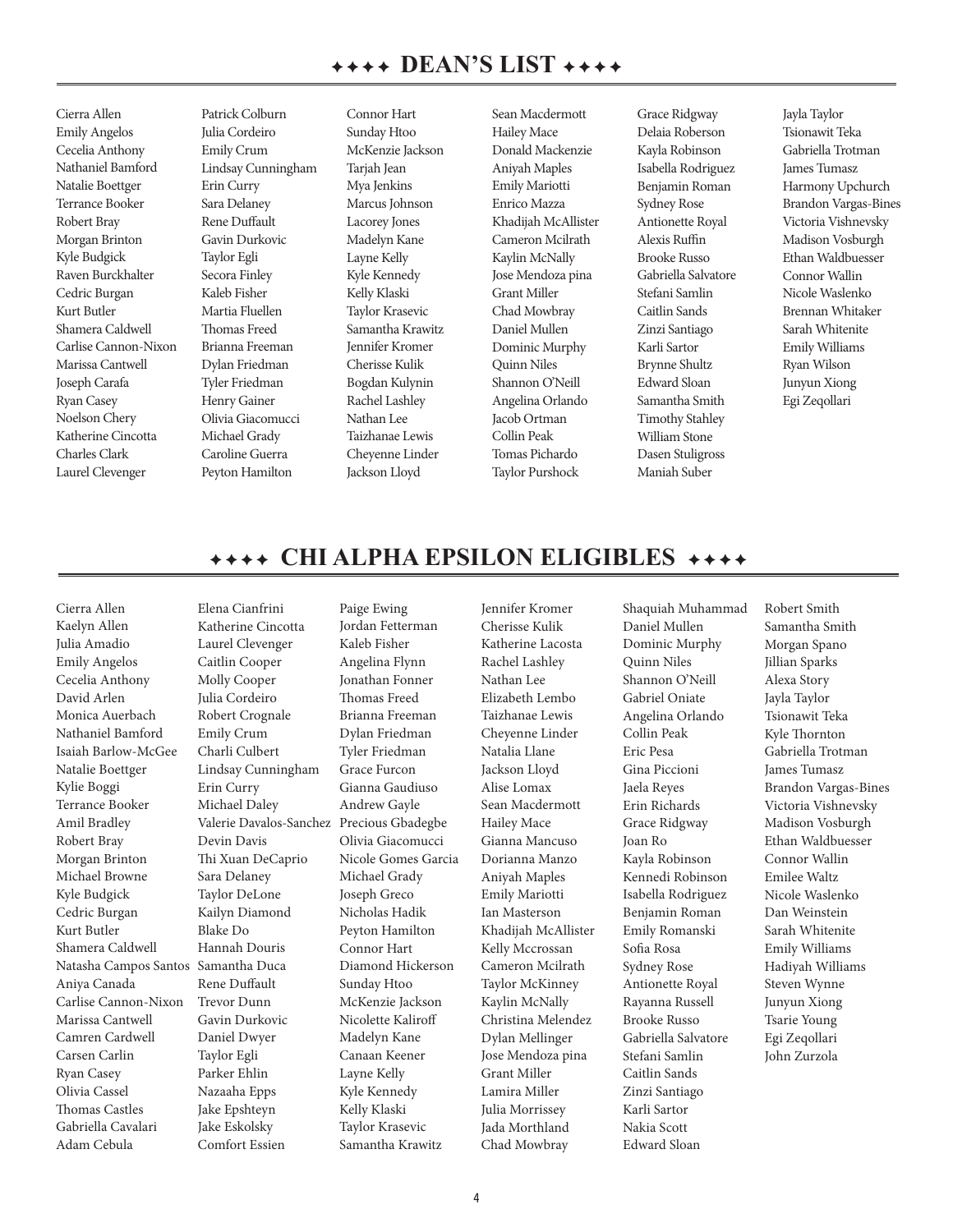## **W.W. SMITH SCHOLARS**

Cierra Allen Zayionah Bacon David Blay Youness Boucetta Devin Davis Trinity DeFelice Sara Delaney Taylor DeLone Aniya Dennis Nicholas Donato Emma Ehrlich

Jake Eskolsky Sekou Gartei Andrew Gayle Precious Gbadegbe James Gulivindala Sunday Htoo Tamia Jackson Lacorey Jones Bogdan Kulynin Taizhanae Lewis Jackson Lloyd

Elle Majors Gianna Mancuso Aniyah Maples Ja'Den McKenzie Christina Melendez Vernisha Oliver-Jackson Jada Pate Riley Penna Niya Petty Michelle Portman Jaela Reyes

Kennedi Robinson Lina Salami Janel Saunders Ethan Waldbuesser Davion Walters Trenate Watson Ke'Ara Williams-Ross Tsarie Young

### **DIRECTOR'S AWARDS**

**First Year Award:** William Stone

**Sophomore Award:** Emily Angelos

**Junior Award:** Brandon Vargas Bines

> **Senior Award**: Karli Sartor

## **ACADEMIC ADVISING AWARDS**

Cierra Allen Donald Mackenzie

## **LEADERS IN LEARNING AWARD**

Shamera Caldwell

### **STUDENT SUCCESS AWARD**

Jaimee Jackson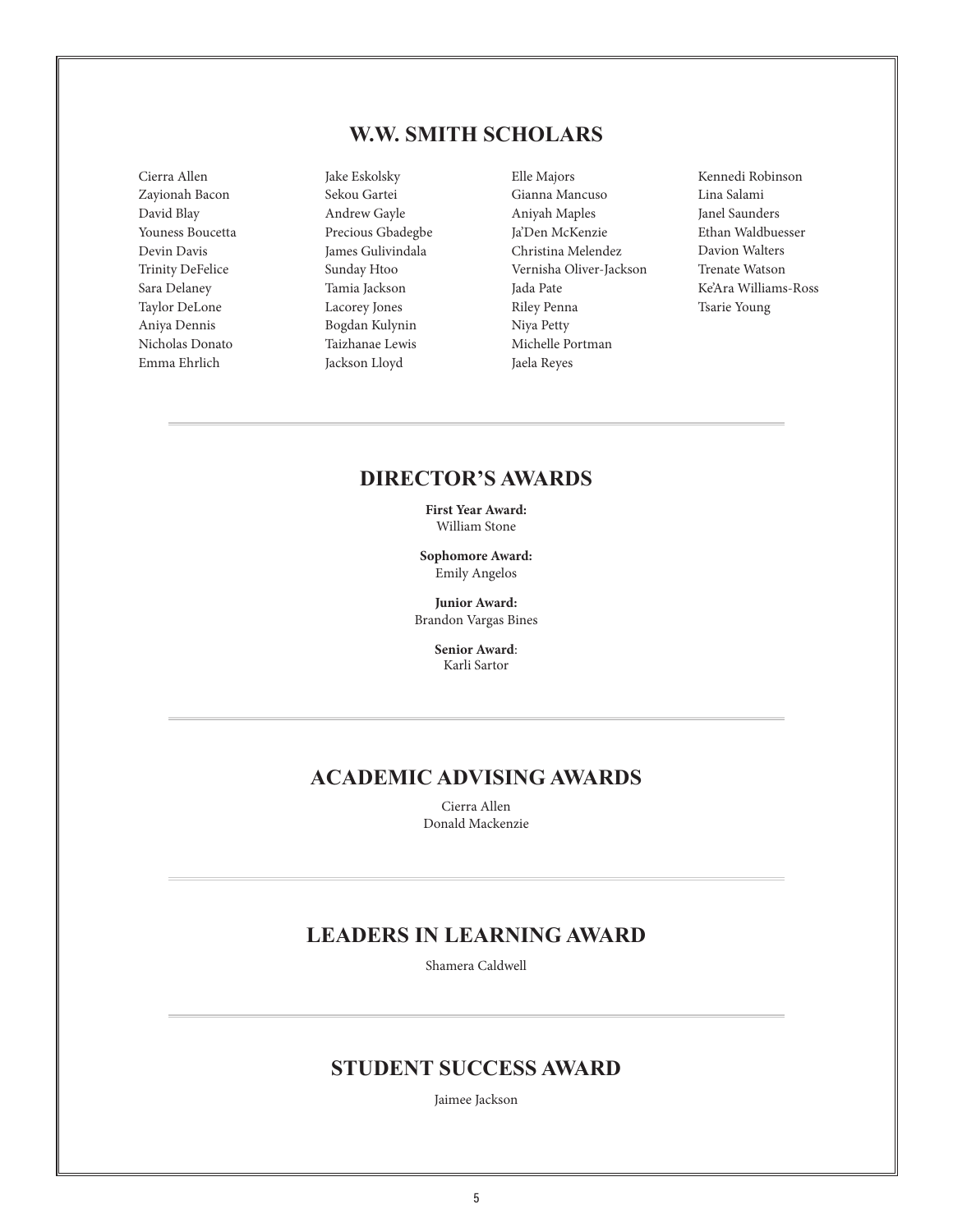Cianna Alexander Bilal Allen Jillian Bailey Annemarie Baumeister Kolby Bechtel Deja Bennett-Allen Jacqueline Bernier Veonne Berry Jessica Blair Bridget Brislin Carly Buchakjian Jordan Burney Kirsten Carman Kennedy Clark Annie Colbourn Annie Colletta Nashiyah Cotton Caitlin Cummings Kelly Daley Nicole Dawes Sharif Dawson Dajah DeLee Autumn DiLullo Derian Dominguez Imani Dorsey Irene Evangelopoulos Keith Flaherty Liam Flanagan Jordan Flick Melissa Goldhorn

Morgan Haines Nychelle Hamiel Liam Hanna Matthew Harlan Sydney Harris-Erickson Travis Hill Georgina Horebe Laine Iacovella Patrick Jackson Derrick Jackson Shawn Jackson Jessica Jahr Brandon Johnson Shannon Keating Kenneth Kissinger Nicole Kugler Hana Laufenberg Nicholas Leedy Morgan Littlewood Alexa Logothetis Dashauna Lovett Lauren Lucas Tyler Marietta Marisa Mazzulo Derrick McGruder Ryan McMillen Alyson McMullen John McNamara Jayla Mckinney Amber Meister

Ziara Mills Timothy Mount Nafeesah Muhammad Erin Murphy Kirsten Myers Madelyn Nowoswiat Kelechi Ogbonna Kalee Otto Isaias Palomares Omar Peterkin Stephen Phelan Dominic Pilla Matthew Retallick Marquita Richardson Daniella Rodriguez Laureano Kate Sexton Jessica Sharkey Emily Slifkin Fallon Sullivan Jibril Syres Kristen Taylor Jada Thomas Zierra Thompson Anthony Thorn Brian Verratti Christina Warner Tehuana Whaley Andrese Wilson Wilhelmina Yancey LiangBiao Zhao